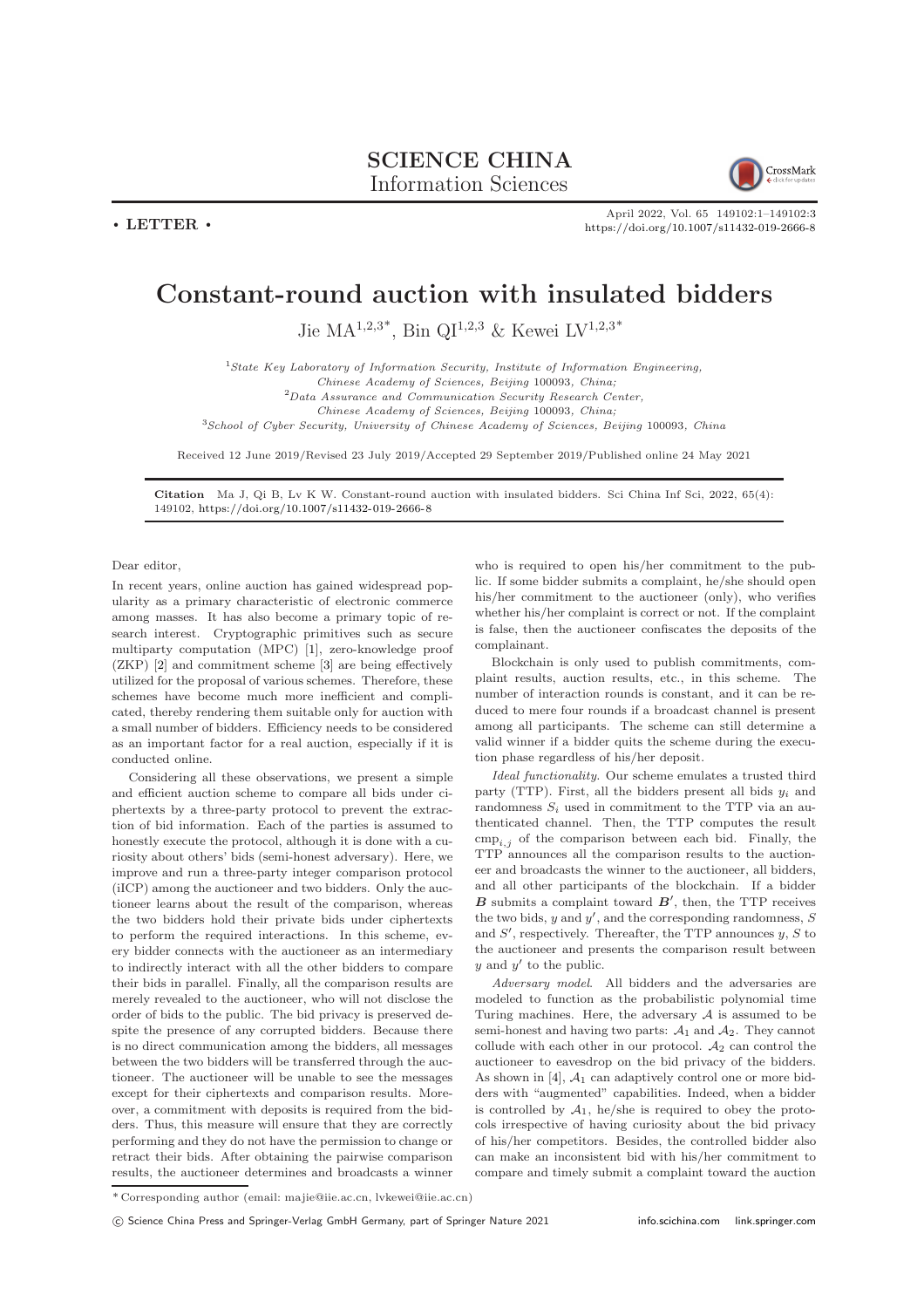result. Furthermore, a bidder controlled by  $A_1$  can quit the comparison and is allowed to abort the auction at any time.

Commitment scheme with deposit. A commitment scheme (CS) with deposit is provided in [\[5\]](#page-2-5). Roughly, a committer C commits to y by broadcasting the hash  $h = \mathcal{H}(S||y)$ on blockchain via a transaction CS.Commit, which contains a deposit of value v possessed by  $C$ , where  $H$  is a predetermined hash function and  $S$  is a random string selected by  $C$ . Then,  $C$  sends a signed transaction CS. Fuse to the recipient  $\bm{R}$ , who can claim the deposit v if  $\bm{C}$  does not follow the protocol. Otherwise,  $C$  can redeem the deposit by opening his/her commitment  $(S||y)$  via a transaction CS.Open.

Improved integer comparison protocol (iICP). We adopt three public key encryption schemes to improve the protocol provided in [\[6\]](#page-2-6): (1) a semantically secure PKE,  $PKE_1 = (Gen_1, Enc_1, Dec_1)$  [\[6\]](#page-2-6) satisfying the condition that if  $m_1 + m_2 < d$ , then  $\text{Enc}_1(m_1)^{b^{m_2}} = \text{Enc}_1(m_1 + m_2)$ , otherwise,  $\text{Enc}_1(m_1)^{b^{m_2}} = \text{Enc}_1(0)$ ; (2) a multiplicatively homomorphic PKE like RSA,  $PKE_2 = (Gen_2, Enc_2, Dec_2)$ with a message space  $\mathcal{M}_2$ ; (3) a semantically secure and additively homomorphic PKE [\[7\]](#page-2-7), PKE<sub>3</sub> = ( $Gen_{\oplus}$ ,  $Enc_{\oplus}$ , Dec⊕) with message space  $\mathcal{M}_{\oplus}$  satisfying the condition:  $\text{Enc}_{\oplus}(\mathcal{M}_{\oplus}) \subseteq \mathcal{M}_2.$ 

 $P_1$  and  $P_2$  with private inputs,  $\alpha$  and  $\beta$ , respectively, want to compare them and reveal the result of comparison to a third party:  $\bf{A}$ . Similar to the research of [\[4,](#page-2-4)[8\]](#page-2-8), let us consider  $\alpha = \alpha_{k-1}d^{k-1} + \alpha_{k-2}d^{k-2} + \cdots + \alpha_1d + \alpha_0$ and  $\beta = \beta_{k-1}d^{k-1} + \beta_{k-2}d^{k-2} + \cdots + \beta_1d + \beta_0$ , where  $0 \leq \alpha_i, \beta_i < d.$   $P_i$   $(i = 1, 2 \text{ runs } \text{Gen}_i(1^{\lambda})$  to generate the key pair  $(\mathcal{PK}_i, \mathcal{SK}_i)$ , whereas **A** runs  $\mathbf{Gen}_{\oplus}(1^{\lambda})$  to get the key pair  $(\mathcal{PK}_3, \mathcal{SK}_3)$ . They publish their public key  $\mathcal{PK}_i$ , where  $\mathcal{PK}_1 = (n, b, d, g, h, u), l = k - 1, \dots, 0$  and perform the following three-party protocol (iICP).

(1)  $P_1$  selects  $r_{1,\ell} \leftarrow_{\$} \{1, \ldots, 2^u - 1\}$  and computes  $C_{\ell}$  =  $g^{b^{(d-\alpha_{\ell}-1)}}h^{r_{1,\ell}}$ . Then  $P_1$  sends C to  $A$ , where  $C = (C_{k-1}, \ldots, C_0)$ . (2) **A** forwards C to  $P_2$ . (3)  $P_2$  selects  $r_{2,\ell} \leftarrow_{\$} \{1, \ldots, 2^u - 1\}, s_{\ell} \leftarrow_{\$}$  $\{1, \ldots, b^d - 1\}, \text{ s.t., } s_\ell \not\equiv 0 \text{ mod } b \text{ and computes}$  $D_{\ell} = C_{\ell}^{b^{\beta_{\ell}}} g^{s_{\ell}} h^{r_{2,\ell}}; A_{2,k-1} = \textbf{Enc}_2(\textbf{Enc}_{\bigoplus}(s_{k-1})),$  $A_{2,k-2} = \text{Enc}_2(\text{Enc}_{\oplus}(\beta_{k-1}||s_{k-2})), \dots, A_{2,0}$  = **Enc**<sub>2</sub>(**Enc**⊕( $\beta_{k-1}$ || $\beta_{k-2}$ || · · · || $s_0$ )).  $P_2$  sends (*D*,  $A_2$ ) to A, where  $D=(D_{k-1},\ldots,D_0)$  and  $A_2=(A_{2,k-1},\ldots,A_{2,0})$ . (4) **A** forwards  $(D, A_2)$  to  $P_1$ . (5)  $P_1$  computes  $w_\ell =$ Dec<sub>1</sub>(D<sub>ℓ</sub>);  $A'_{1,k-1}$  = Enc<sub>2</sub>(Enc⊕(-w<sub>k-1</sub>)) ·  $A_{2,k-1}$ ,<br>  $A'_{1,k-2}$ =Enc<sub>2</sub>(Enc⊕(-( $\alpha_{k-1}||w_{k-2}$ )))· $A_{2,k-2}$ , ...,  $A'_{1,0}$ =  $\mathbf{Enc}_2(\mathbf{Enc}_{\oplus}(-(\alpha_{k-1}||\alpha_{k-2}||\cdots||w_0))) \cdot A_{2,0}.$  Then,  $P_1$ blinds  $A'_{1,\ell}$  by computing  $A_{1,\ell} = (A'_{1,\ell})^{r_{\ell}}$  for  $0 \neq r_{\ell} \leftarrow_{\mathcal{F}} M_{\oplus}$ .  $P_1$  gets  $A_1 = (A_{1,(k-1)}, \ldots, A_{1,0'})$  by shuffling  $(A_{1,k-1},$  $\ldots$ ,  $A_{1,0}$ ) via a random permutation  $\pi_1$ . Thereafter,  $P_1$ sends  $A_1$  to  $A$ . (6)  $A$  forwards  $A_1$  to  $P_2$ . (7)  $P_2$  computes  $A'_{0,\ell}$  =  $\mathbf{Dec}_2(A_{1,\ell})$  and blinds  $A'_{0,\ell}$  by computing  $A_{0,\ell} = (A'_{0,\ell})^{r'_\ell}$  for  $0 \neq r'_\ell \leftrightarrow \mathcal{M}_{\oplus}$ . Then,  $P_2$  shuffles  $(A_{0,k-1},\ldots,A_{0,0})$  to  $A_0=(A_{0,(k-1)'}',\ldots,A_{0,0'})$  by a random permutation  $\pi_2$ . Afterwards  $P_2$  sends  $A_0$  to **A**. (8) A computes  $m_{\ell} = \mathbf{Dec}_{\oplus}(A_{0,\ell})$ . If for all  $\ell, m_{\ell} \neq 0$ , then output is **True** (i.e.,  $\alpha \geq \beta$ ), otherwise, output is **False**.

Theorem 1. The iICP is secure against the adversary  $(A_1, A_2)$ , where  $A_1$  may control  $P_1$  or  $P_2$  and  $A_2$  may corrupt A, thereby, preserving the privacy,  $\alpha$  and  $\beta$ , of  $P_1$  and  $P_2$ , respectively.

Privacy-preserving auction. Our privacy preserving auction scheme operates in a constant number of rounds, in which, a commitment scheme (CS) with deposit [\[5\]](#page-2-5) is used to bind bids and the ciphertexts with each of the respective bidders to incentivize an honest performance. On the contrary, the above improved integer comparison protocol (iICP), is used to preserve privacy of all bids because all of them are compared under ciphertexts.

Each bidder  $B_i$  commits to his bid  $y_i$  and its ciphertexts by broadcasting the transaction  $\text{CS.} \text{Commit}_i$  on blockchain with some deposit and sends  $CS.Fuse_i$  to the auctioneer A after signing it.  $B_i$  runs iICP with all other bidders  $B_i, j \neq i$  in parallel to compare his/her bid with other bidders. Then, A obtains all the comparison results to determine a winner. Once a winner  $B_w$  is determined, his/her bid information should be revealed on blockchain for other bidders to verify its soundness. The transaction CS.Open, can help  $B_i$  to redeem the deposit, which leaks the bid privacy. So, an alternative transaction  $CS$ . Refund<sub>i</sub> (which contains no information about  $y_i$ ) signed by both  $B_i$  and  $A$  is adopted to redeem the deposit. If a bidder  $\boldsymbol{B}$  submits a complaint toward  $B'$ ,  $B$  should open his/her bid information to  $A$  to ensure consistency. Afterwards,  $A$  runs iICP again with  $B$  and  $B'$  and penalizes the loser by broadcasting CS.Fuse. This punishment can avoid malicious comparisons by submitting a complaint to extract bid information of the honest bidder, because each comparison is likely to leak a lower or upper bound of the bid. Finally, A signs and broadcasts all the received CS.Refund from the honest bidders to return their deposits.

Specifically, all bidders and the auctioneer agree on a hash function  $H$  and the deposit value used in CS.Each  $\mathbf{B}_i$  runs  $\mathbf{Gen}_1(1^{\lambda})$  and  $\mathbf{Gen}_2(1^{\lambda})$  to generate the key pairs  $(\mathcal{PK}_i^1, \mathcal{SK}_i^1)$  and  $(\mathcal{PK}_i^2, \mathcal{SK}_i^2)$ , whereas **A** runs **Gen**<sub> $\oplus$ </sub>(1<sup> $\lambda$ </sup>) to get the key pair  $(\mathcal{PK}_3, \mathcal{SK}_3)$ . They all publish their public keys and then, run the following parallelized iICP.

(1) Each  $B_i$  encrypts  $y_i$  into  $C_i$  via PKE<sub>1</sub> and computes his/her commitment  $H_{y_i}^{C_i} = \mathcal{H}(y_i || C_i || S_i)$  with a random string  $S_i$ . Then, he/she broadcasts  $H_{y_i}^{C_i}$  on blockchain by a transaction CS.Commit<sub>i</sub> with some deposit, and sends  $(C_i,$ CS.Fuse<sub>i</sub>, CS.Refund<sub>i</sub>) to A; (2) A forwards all  $C_j$ ,  $j \neq i$ to  $B_i$ ; (3)  $B_i$  computes  $(D, A_2)_{i,j}$  for all  $j \neq i$  and sends them to A; (4) A forwards  $(D, A_2)_{j,i}$  to  $B_i$  for all  $j \neq i$ ; (5)  $B_i$  computes  $(A_1)_{i,j}$  for all  $j \neq i$  and sends them to A; (6) A forwards  $(A_1)_{j,i}$  to  $B_i$  for all  $j \neq i$ ; (7)  $B_i$  computes  $(A_0)_{i,j}$  for all  $j \neq i$  and sends them to  $A$ ; (8) For  $\ell = k - 1, \ldots, 0, \mathbf{A}$  computes  $(m_{\ell})_{i,j} = \mathbf{Dec}_{\oplus}((A_{0,\ell})_{i,j}).$ If  $\exists i$  for  $\forall j \neq i, \forall \ell, (m_{\ell})_{i,j} \neq 0$ , then **A** broadcasts that  $B_i$  is the winner, who should open his/her commitment on blockchain; (9) If a bidder  $\boldsymbol{B}$  submits a complaint toward  $\mathbf{B}'$ ,  $\mathbf{B}$  should open his/her  $y||C||S$  to  $\mathbf{A}$  to ensure consistency. Afterwards,  $\boldsymbol{A}$  runs iICP again with  $\boldsymbol{B}$  and  $\boldsymbol{B}'$  and then penalizes the loser by broadcasting CS.Fuse on-chain. Finally, A signs and broadcasts all received CS.Refund of honest bidders to return their deposits.

Theorem 2. Our auction scheme is secure against the adversary  $(A_1, A_2)$ , where  $A_1$  may control one or more bidders, and  $A_2$  may corrupt the auctioneer  $A$ , thereby preserving the privacy of honest bidders.

Conclusion. In this study, we present a constant-round auction scheme via a commitment scheme and an integer comparison protocol. The time cost is comparable compared to DGK [\[3\]](#page-2-3) and Fischlin [\[9\]](#page-2-9) protocols which are secure against semi-honest adversary, but the round complexity and communication overhead are much lower than DGK and Fischlin, even strain [\[1\]](#page-2-1). Furthermore, future studies are required to make the scheme secure by using ZKP against malicious adversaries.